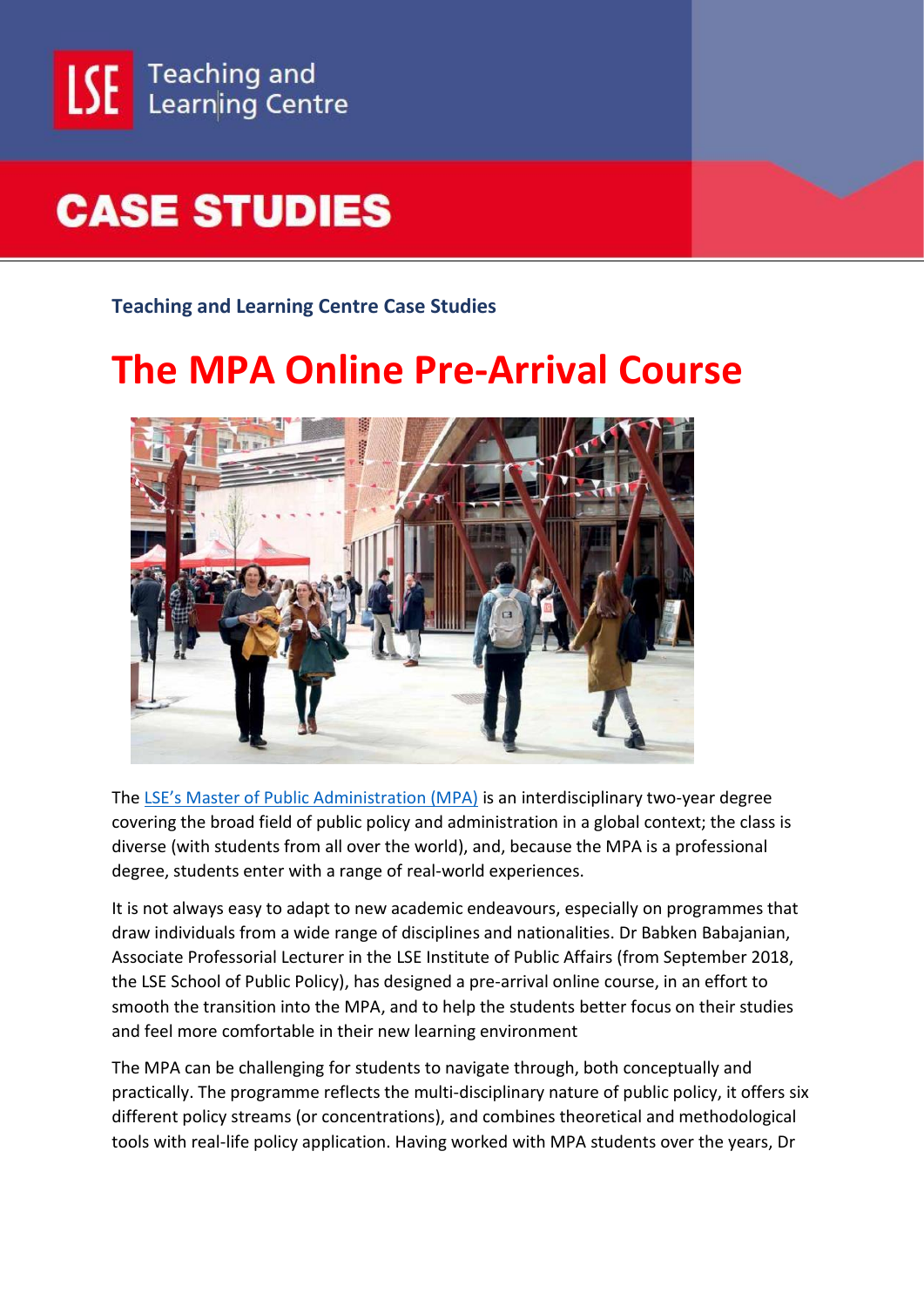## **CASE STUDIES**

Babajanian (Bob) has learned a great deal about their learning and development needs and used this insider knowledge to tailor the course to the specific context of the programme.

The pre-arrival course is optional and provides knowledge and skills needed to maximise the prospects for success on the programme. It consists of two modules: (i) Introduction to Academic Writing, and (ii) Introduction to Public Policy. The 'Writing' module covers basic conventions and good practice principles used in two forms of written assessment at the MPA: (i) academic essay, and (ii) policy memo. It contains exercises based on examples from past assessed essays and policy memos written by MPA students. The 'Policy' module is designed to help students learn the definitions and disciplinary boundaries of public policy as well as to give them an idea about how the core MPA courses are related to public policy. The module asks students to review and absorb academic texts for answering a series of exercise questions. It offers short answers to check their understanding after they have attempted to generate their own responses. This is expected to develop the students' ability to effectively read and appreciate academic texts.



The course modules are self-guided and no teaching or facilitation is provided by the MPA programme team for the duration of the course. Participants are expected to monitor their own performance and understanding as they work through the material. There are, however, opportunities for feedback and reflection upon their arrival in London. Students have an opportunity to use the knowledge they learned in particular by applying their academic writing skills to a practice essay at the beginning of their first year. In addition to providing individual feedback, the team collaborated with Michael Beaney from the LSE [Language Centre](http://www.lse.ac.uk/language-centre) who offered group feedback and guidance to help students address common difficulties they encountered in writing the essay. In addition, Bob convened a group session to discuss the policy memos from the pre-arrival course. It served as a forum for students to share their views and give feedback in preparation for their policy memo assessments in MT 2017.